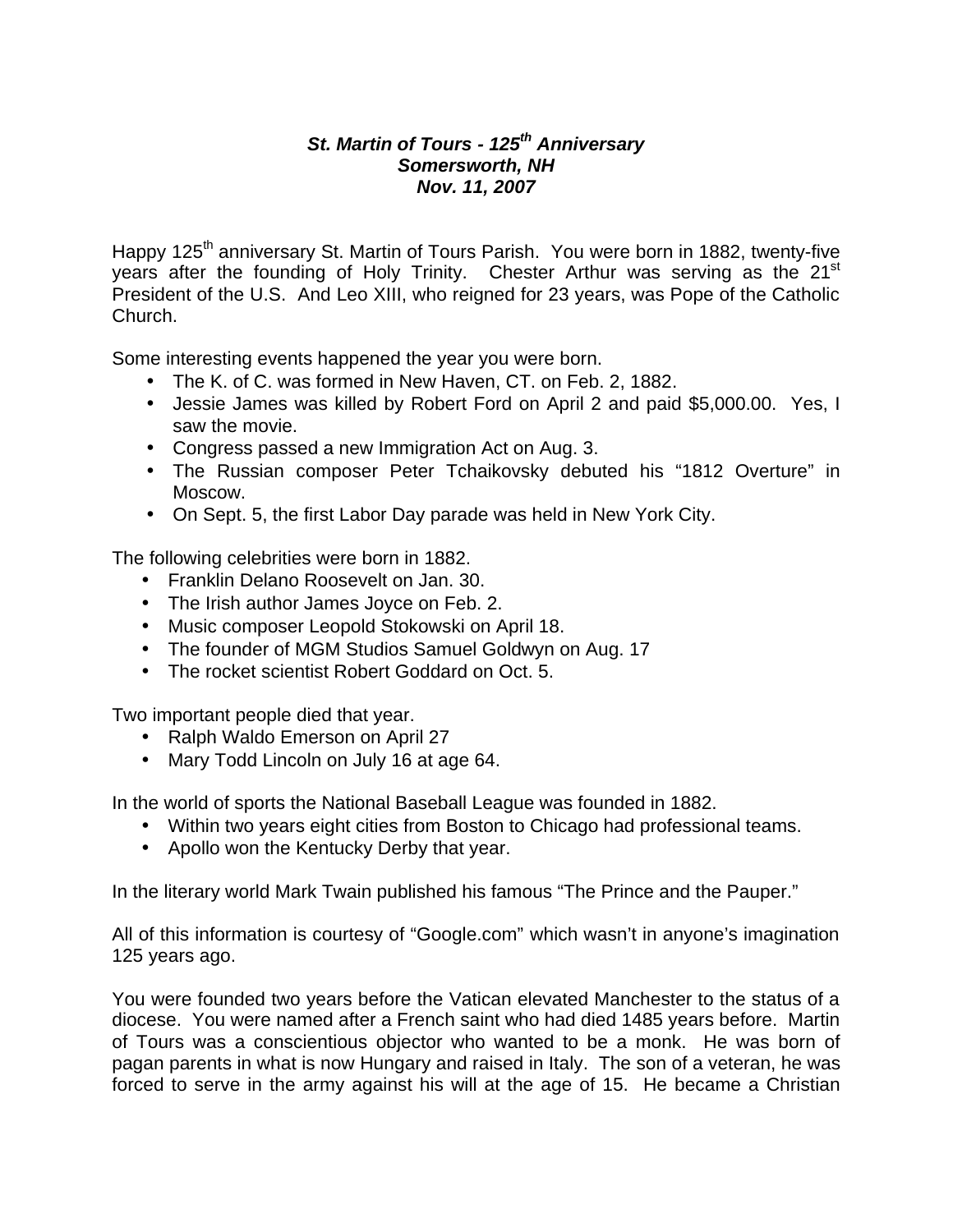catechumen and was baptized at age 18. After his discharge he became a disciple of Hilary of Poitiers.

He returned to France with Hilary and established what may have been the first French monastery near Poitiers. He remained a monk for 10 years forming disciples and preaching throughout the countryside. He was so popular and well loved that the people of Tours demanded that he become their bishop. As a bishop he fought paganism as well as pleaded for mercy to heretics.

As he faced death his followers begged him not to leave them. He prayed, *"Lord, if your people still need me, I do not refuse the work. Your will be done."*

Your parish patron was a powerful voice for God's word. Like the Maccabeean family in the first reading he fought skillfully to defend the faith. The Maccabees were victims of the rise of Syria as a super power in 200 BC. The sadistic ruler Antiochus IV instituted a policy of uniformity in his empire and set about to abolish the practices of Judaism.

A resistance movement emerged led by a single family, the Maccabees. Their story credits God with their success. Throughout the fifteen chapters we read of the defeat suffered by the enemies of Judaism. Woven into these chapters are story after story about the bravery of devout Jews as they faced persecution. The story in Chapter seven of a brave mother and her seven sons is the focus of the first reading. Though the cruelties were excessive the story is intended to encourage faithfulness to God who never gave up on the chosen people. What seems like defeat in chapter seven will become victory in chapter fifteen. This underscores a wisdom saying, *"what you focus on determines what you miss."* In other words, chapter seven is not the end of the story. It is a prelude to the New Testament. In Jesus, and his Resurrection, the hope of these seven brothers would become our hope.

This is the message of the final judgment scene in Matthew 25. It applies to the life of St. Martin, bishop of Tours. He was one of the first to receive the honors of a saint without suffering martyrdom. Jesus' words about clothing the naked are fulfilled in a legendary incident in the life of Martin as a soldier. I will preach about this incident at the retreat service on Monday night.

Finally, in the second reading, St. Paul is a powerful voice for God's word. His word to the Thessalonians is a word of hope and consolation. He speaks about Christ's return in glory. Evidently, many in the community were disturbed, and falsely led to believe that the day of the Lord is here. He discusses that rumor at length, and in these few verses from his second letter, he prays that God will console them. Part of the gospel message is the eternal consolation given to humankind. By being constant in the faith they received by baptism, he prays, they will be further consoled as they wait for that day. Paul speaks to their distress by comforting them. He is a voice that consoles and not upsets.